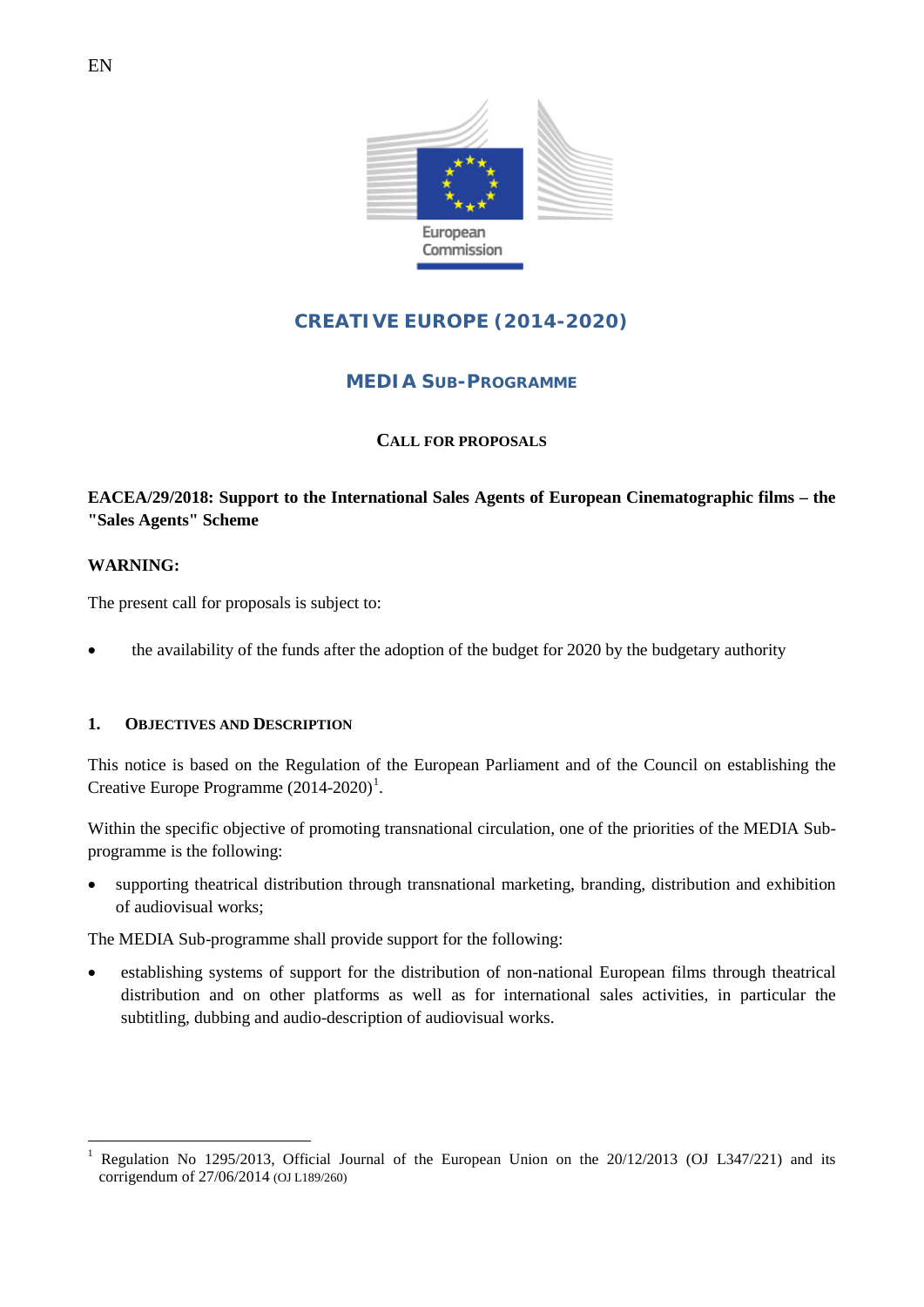### **2. ELIGIBLE APPLICANTS**

Applicants must be European companies acting as an intermediary agent for the producer, who specialises in the commercial exploitation of a film by marketing and licensing a film to distributors or other purchasers for foreign territories and whose activities contribute to the attainment of the above objectives.

Applicants must be established in one of the countries participating in the MEDIA Sub-programme and owned directly or by majority participation, by nationals from such countries.

The following countries are eligible as long as all conditions referred to in Article 8 of the Regulation establishing the Creative Europe Programme are met and the Commission has entered into negotitations with the country:

- − EU Member States and overseas countries and territories which are eligible to participate in the Programme pursuant to Article 58 of Council Decision 2001/822/EC;
- − Acceding countries, candidate countries and potential candidates benefiting from a pre-accession strategy, in accordance with the general principles and general terms and conditions for the participation of those countries in Union programmes established in the respective Framework Agreements, Association Council Decisions or similar agreements;
- − EFTA countries which are members of the EEA, in accordance with the provisions of the EEA Agreement;
- − The Swiss Confederation, on the basis of a bilateral agreement to be concluded with that country;
- − Countries covered by the European neighbourhood Policy in accordance with the procedures established with those countries following the framework agreements providing for their participation in Union programmes.

The Programme shall also be open for bilateral or multilateral cooperation actions targeted at selected countries or regions on the basis of additional appropriations paid by, and specific arrangements to be agreed upon with, those countries or regions.

The Programme shall permit cooperation and joint actions with countries not participating in the Programme and with international organisations which are active in the cultural and creative sectors such as UNESCO, the Council of Europe, the Organisation for Economic Cooperation and Development or the World Intellectual Property Organisation on the basis of joint collaborations for the realisation of the Programme's objectives.

Proposals from applicants in non EU countries may be selected, provided that, on the date of the award decision, agreements have been signed setting out the arrangements for the participation of those countries in the programme established by the Regulation referred to above.

### **3. ELIGIBLE ACTIONS**

To generate a potential fund and to qualify for reinvestment measures, the film must have been majority produced by a producer/producers established in countries participating in the MEDIA sub-programme and made with a significant participation by professionals from those countries. The film must be a work of fiction, animation or documentary of more than 60 minutes long and from a different country than the country of distribution.

The film must not consist in alternative content (operas, concerts, performances, etc.) or advertising, pornographic or racist material or advocate violence.

For the film to be eligible its first copyright must not have been established before **2014**.